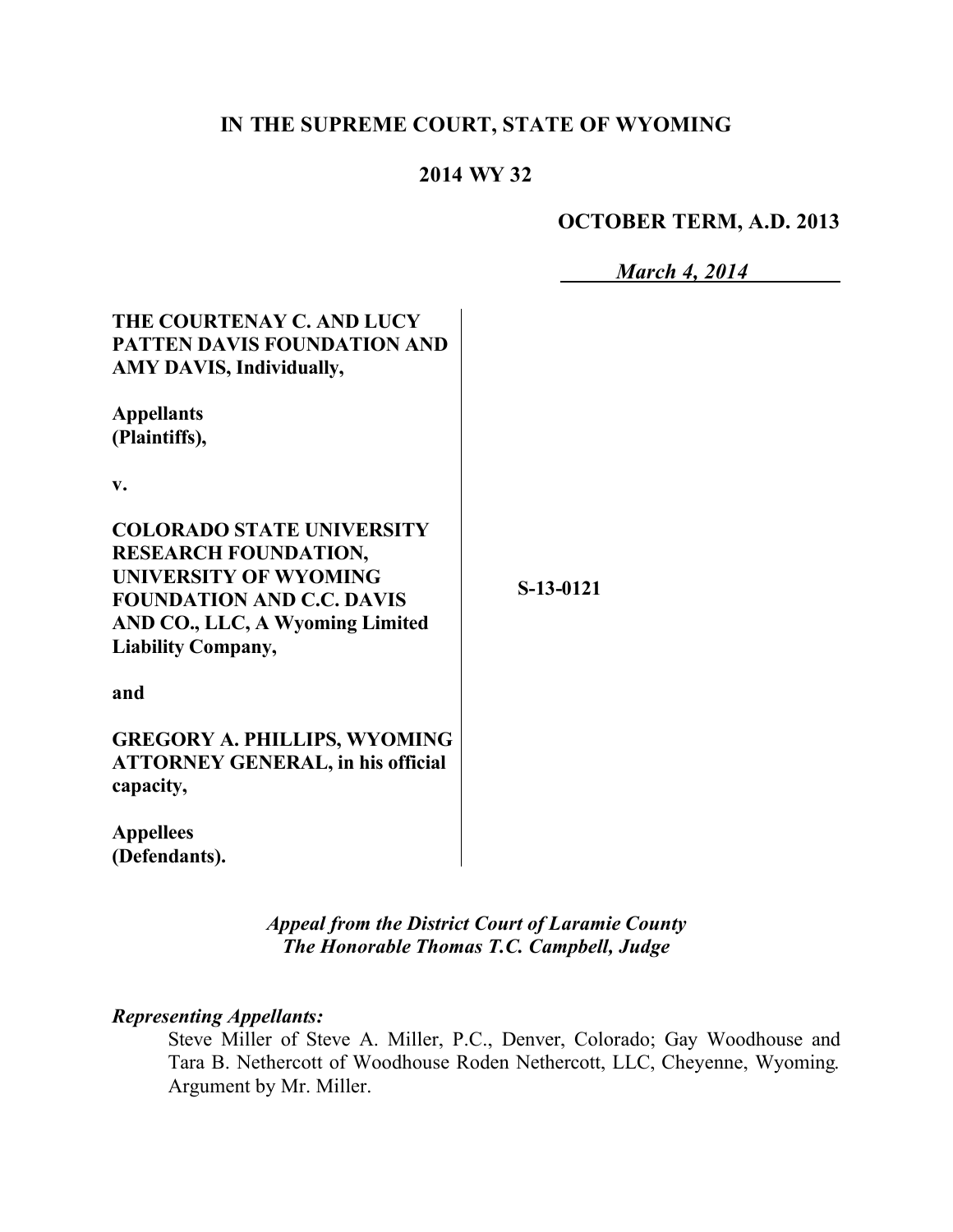*Representing Appellees Colorado State University Research Foundation, University of Wyoming Foundation, and C.C. Davis And Co., LLC, a Wyoming Limited Liability Company:*

Michael J. Sullivan and Alaina M. Stedillie of Lewis Roca Rothgerber, LLP, Casper, Wyoming. Argument by Mr. Sullivan.

#### *Representing Appellee Gregory A. Phillips, Wyoming Attorney General, In His Official Capacity***:**

No Appearance

*Before HILL, VOIGT,\* BURKE, and DAVIS, JJ., and GOLDEN, J., (Ret.)*

*\* Justice Voigt retired effective January 3, 2014*

**NOTICE: This opinion is subject to formal revision before publication in Pacific Reporter Third. Readers are requested to notify the Clerk of the Supreme Court, Supreme Court Building, Cheyenne, Wyoming 82002, of any typographical or other formal errors so that correction may be made before final publication in the permanent volume.**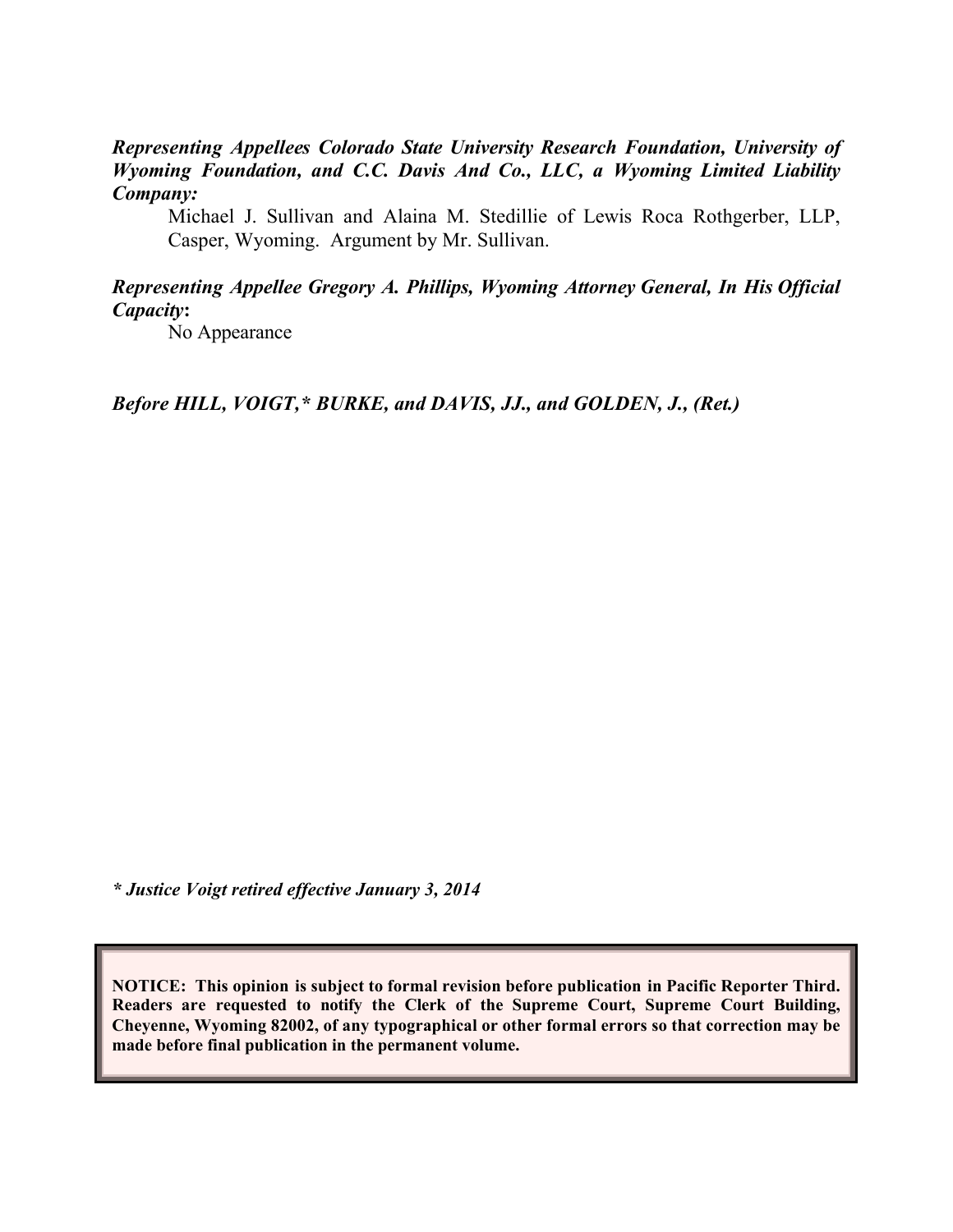#### **GOLDEN**, Justice (Ret).

[¶1] In 1997, the Courtenay C. Davis Foundation ("the Davis Foundation") and Amy Davis (collectively "the Davis Interests") entered into an agreement with the Colorado State University Research Foundation and the University of Wyoming Foundation ("the University Foundations"). Through that agreement, the Davis Interests gifted land and other interests to the University Foundations, subject to the terms of the agreement. In 2011, the University Foundations decided to sell the gifted property. The Davis Interests filed an action in district court seeking to enjoin the sale of the gifted property, and the district court dismissed the action after finding that the Davis Interests lacked standing to bring the action. We affirm.

#### **ISSUES**

[¶2] The Davis Interests state the issues on appeal as:

Issue 1

Did the district court err in finding [the Davis Interests] lacked standing?

Issue 2

[Do the Davis Interests] have standing as a management committee member?

[¶3] The University Foundations phrase the issues on appeal as:

1. Was the transaction between the Davis Interests (Appellants) and the University Foundations (Appellees) a gift, or, as claimed by the Appellants, did it create an implied trust?

2. In either event, do the Appellants have standing?

3. Is the issue raised by Appellants concerning the Davis Interests' entitlement to appoint a member to the five member Ranch Management committee and Amy Davis' role as an unpaid consultant a new argument that has been waived?

4. If it is not a new issue, do the Davis Interests' entitlement to appoint a member to the five member Ranch Management committee or Amy Davis' role as an unpaid consultant support Appellants' standing argument?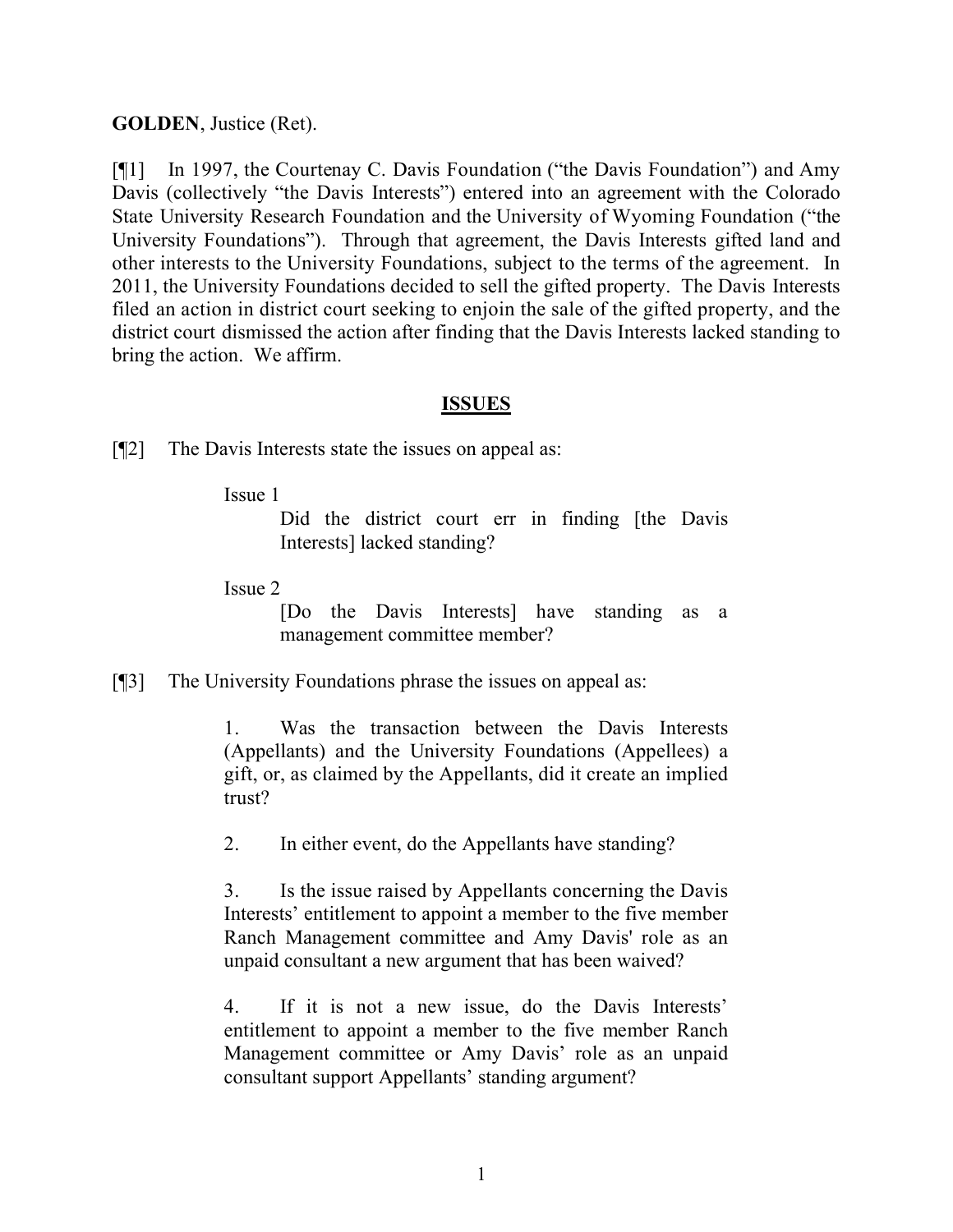### **FACTS**

[¶4] The Y Cross Ranch is a working cattle operation located in Laramie and Albany counties and is owned and operated by C.C. Davis and Co. L.L.C. ("LLC"). In 1997, the Davis Foundation owned a 99% membership interest in the LLC, and Amy Davis owned a 1% interest in the LLC. On August 25, 1997, the Davis Interests and the University Foundations entered into a Memorandum of Agreement ("MOA") by which the Davis Interests agreed to donate the Ranch to the University Foundations, by transferring ownership in the LLC to the University Foundations, with each university's foundation receiving a 50% share in the LLC. Concurrent with the donation from the Davis Interests to the University Foundations, the LLC granted The Nature Conservancy a Deed of Conservation Easement.

[¶5] The donation to the University Foundations included the membership interests in the LLC; real property and improvements, subject to certain reservations and the conservation easement; \$50,000.00 in the LLC's checking account; and equipment and supplies, among other items. The MOA provided that the purpose of the gift to the University Foundations was to:

> A. generate scholarships and internships for CSU and UW students through net revenues generated from ranch operations, and

> B. provide a "real world" working laboratory for observation and study by CSU and UW students of western ranching and resource management.

[¶6] The MOA directed that the University Foundations adopt an operating agreement for the LLC and establish a management committee consisting of five individuals: (1) a representative of the University of Wyoming Foundation; (2) a representative of the Colorado State University Research Foundation; (3) the dean of the University of Wyoming College of Agriculture (or his/her designee); (4) the dean of the Colorado State University College of Agriculture (or his/her designee); and (5) a person appointed by the Davis Foundation. The MOA further specified that "Ms. Amy Davis will be engaged as a non-paid consultant to the Management Committee for a period of seven years after the date of the gift to ensure that the intent of the donors is met."

[¶7] In addition to outlining the LLC organizational structure, the MOA established a "Prospective Business Plan" for the Ranch. The MOA described Phase 1 as a period not expected to exceed seven years during which the Ranch was to be stabilized and "some degree of predictability" brought to its operating requirements. The MOA described Phase 2 of the business plan as a period of an additional seven years, during which the management committee was to "concentrate on making funds available from ranching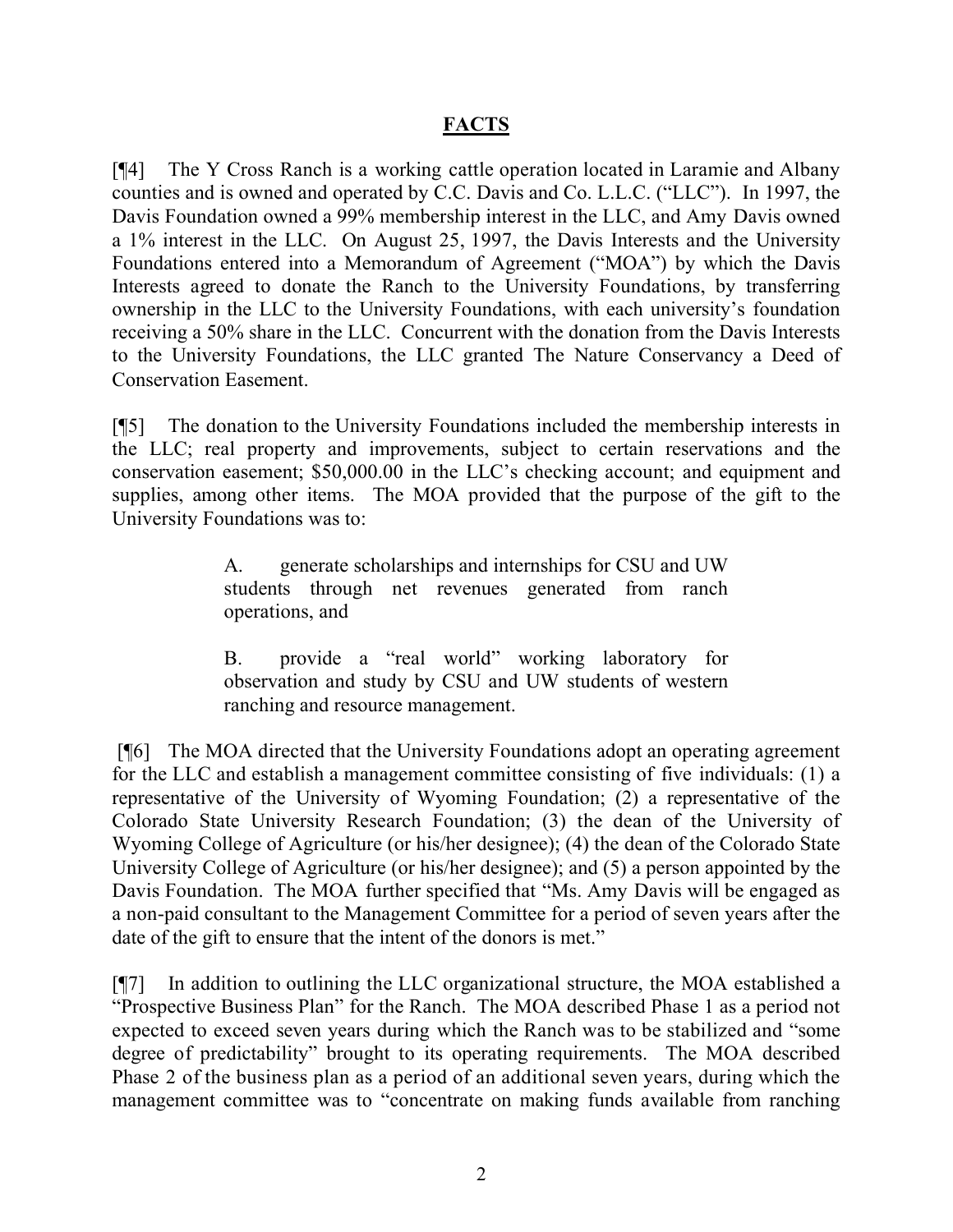operations for transfer to the endowment funds in support of scholarship/internship support and the establishment and implementation of activities for observation, research and study laboratories/activities."

[¶8] The MOA addressed the options available to the University Foundations at the conclusion of the fourteen-year span of phases one and two, providing, in part:

> X. Duration of the CSU-UW Joint Ownership. It is the hope and expectation of the donors that the joint ownership of the ranch (through the structure of the LLC) will thrive and be a model of shared governance for a common interest. . . .

> At the conclusion of Phase 2, fourteen years after the date of the gift, the members are encouraged to continue the joint arrangement as originally contemplated for an indefinite term. However, in the event that either member wishes to dissolve the joint arrangement, the dissolution may be accomplished by one of the following alternatives:

> A. The ranch and other assets of the LLC would be sold at market value, subject to the conservation easement, with all net proceeds divided equally between the members and to be deposited in the respective endowments to fund scholarship/internships as provided in this agreement; or

> B. By mutual agreement, one member would become the sole owner of the ranch and other assets of the LLC. In that event, the acquiring member would purchase from the other member the assets of the LLC or the other member's interest in the LLC at the appraised value of the membership interest in the LLC at the time of the initial gift in 1997, immediately after the grant of conservation easement. (Purchase at the 1997 value would make it easier for the acquiring institution to continue stewardship and use of the ranch for the intended purposes.) The acquiring member would continue to operate the ranch in substantially the same manner as herein set forth and for the same purposes for a period of no less than ten (10) years.

> C. Not earlier than the conclusion of Phase 2 under the business plan, in the event both members wish to acquire the ranch and other assets of the LLC to the exclusion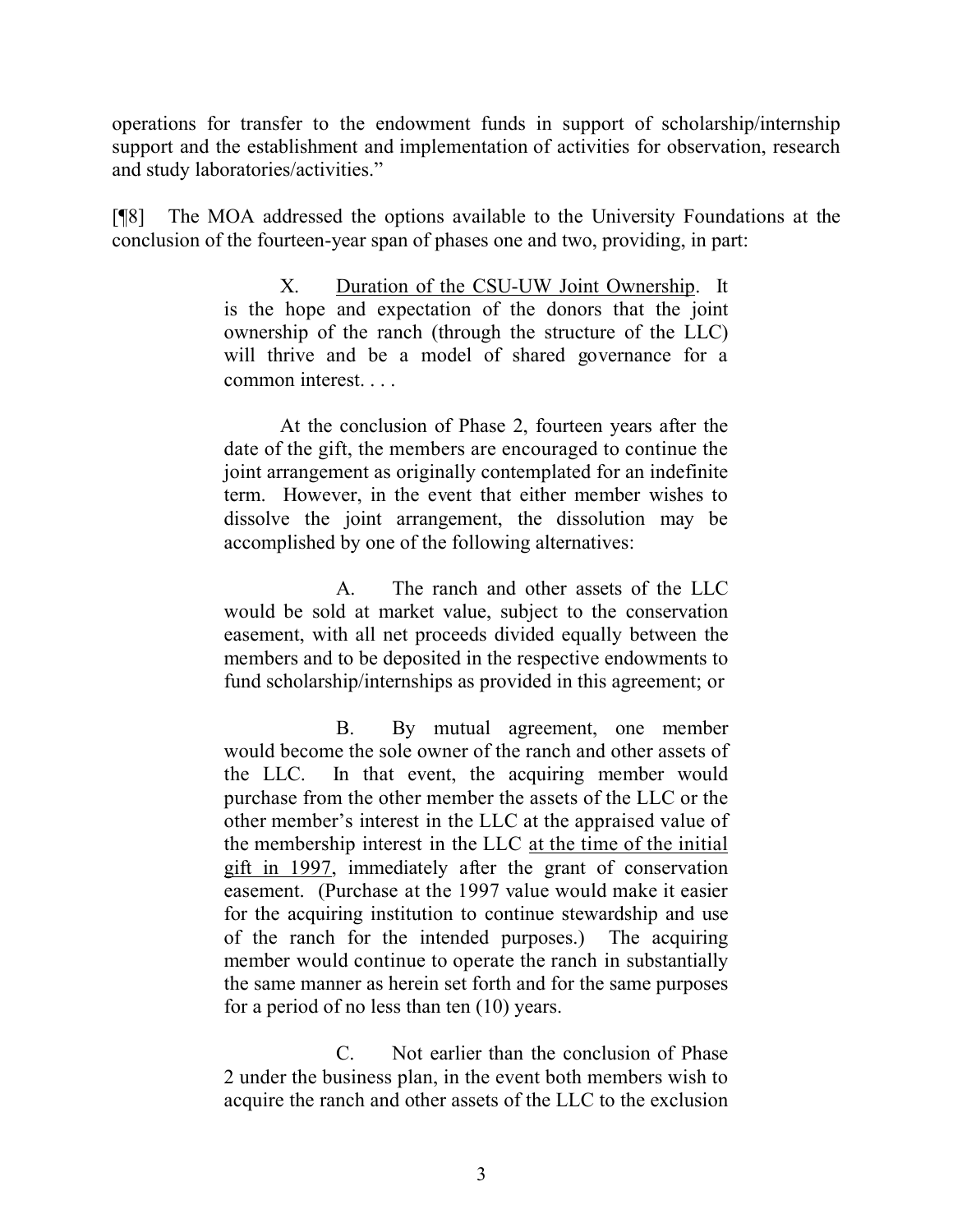of the other member, then the member which first wishes to acquire those interests shall determine a value and the other member will decide whether it wishes to buy or sell.

Dissolution of the LLC, transfer of the LLC membership interests, and liquidation of LLC assets shall be carried out as specified in the Operating Agreement of the C.C. Davis and Co. L.L.C.; provided, however, that no provision in this Memorandum of Agreement or the Operating Agreement shall replace or take priority over rights, duties or obligations arising under applicable laws of the state of Wyoming.

[¶9] In 2011, after fourteen years had elapsed following the donation from the Davis Interests, the University Foundations decided to sell the Ranch, and they listed it for sale through a sealed bid procedure to take place on November 13, 2012. On September 28, 2012, the Davis Interests filed an action in district court alleging breach of contract, unjust enrichment and breach of the covenant of good faith and fair dealing. The Davis Interests sought rescission of the MOA and establishment of a constructive trust in their favor. On that same date, the Davis Interests filed an application for preliminary injunction, seeking to enjoin sale of the property during the pendency of the action.

[¶10] On October 22, 2012, the University Foundations moved to dismiss the complaint for lack of standing.<sup>1</sup> Specifically, the University Foundations argued that the Ranch donation was a charitable gift and, by common law, the only party with standing to enforce a charitable gift is the attorney general. On November 13, 2012, the Davis Interests filed an amended complaint, which added allegations that the MOA created an implied charitable trust and that the University Foundations had breached their fiduciary duties. The Davis Interests also added the attorney general as a party but asserted no claims against him, and they requested only the relief they had originally requested rescission of the MOA and establishment of a constructive trust. In opposition to the motion to dismiss, the Davis Interests argued that the donation created an implied charitable trust, that Wyoming's Uniform Trust Code governs the trust, and that the Code grants the Davis Interests, as the trust's settlor, standing to enforce the terms of the trust. The Davis Interests also argued that the MOA was a conditional contract, with both conditions precedent and subsequent, and that the Davis Interests had standing to assert the forfeited donation.

[¶11] The district court granted the University Foundations' motion to dismiss. The court found that the donation by the Davis Interests was a gift, that it did not create a

 $1$  The University Foundations noted in their motion to dismiss that following Davis Interests' filing of the complaint, the parties stipulated to postpone any sale of the Ranch, pending outcome of the litigation.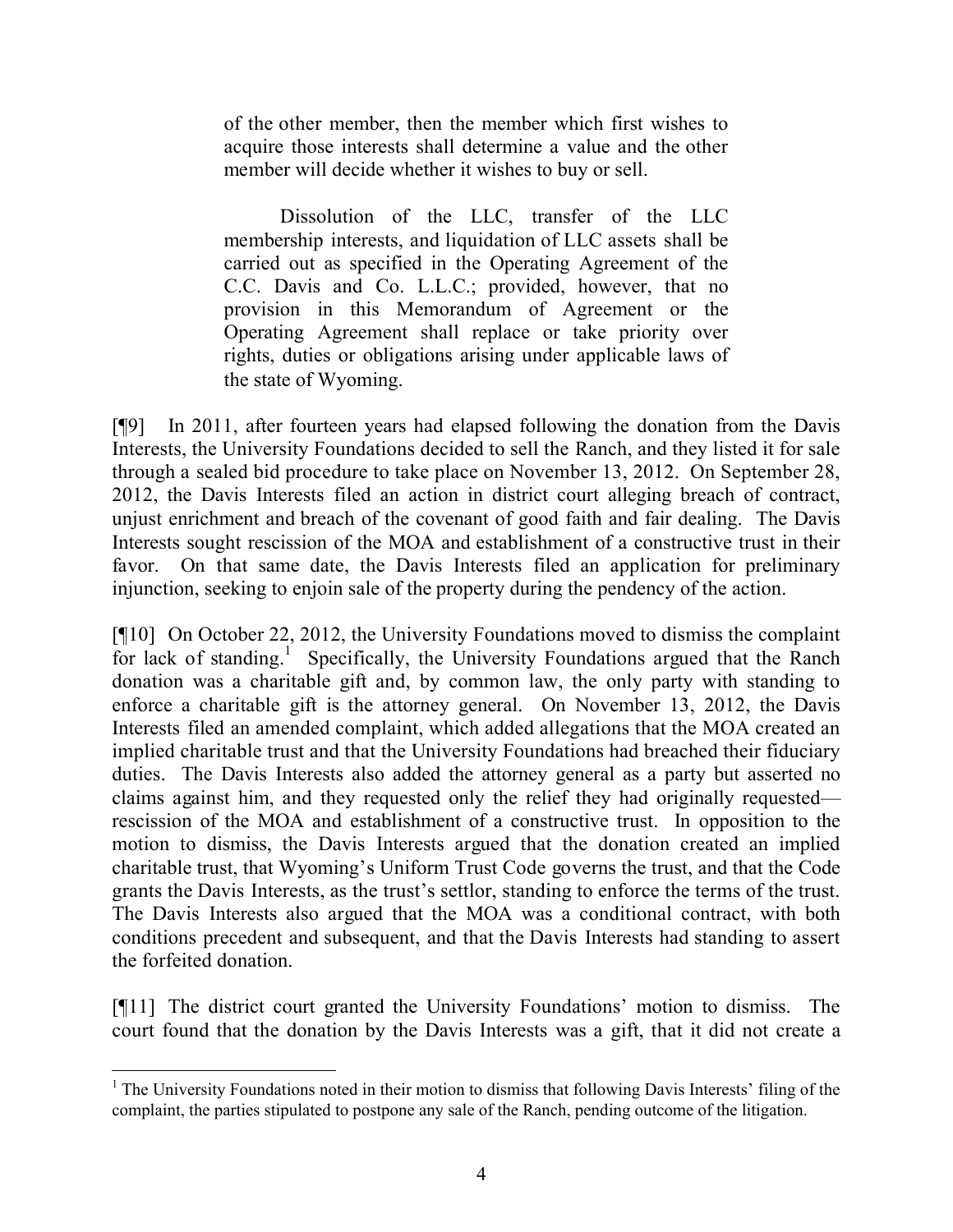charitable trust, and that only the attorney general had standing to enforce any restrictions on the gift. Alternatively, the court concluded that even if the donation could be construed to create an implied charitable trust, the attorney general would still be the only party with standing to enforce the MOA. The court reasoned that Wyoming's Uniform Trust Code did not apply because, by the Code's plain terms, it applies only to express trusts. The court thus concluded that, in the absence of the Code's provision conferring standing on the settlor, the common law rule limiting standing to the attorney general was controlling. Finally, the court found that the MOA contained no provision that would force a forfeiture of the donation should the University Foundations fail to comply with an MOA requirement, and the court therefore rejected the Davis Interests' condition subsequent argument.

[¶12] The Davis Interests timely appealed the district court's order dismissing the complaint for lack of standing. We affirm.

### **STANDARD OF REVIEW**

[¶13] This Court reviews a district court's decision to grant a motion to dismiss *de novo*. *Ridgerunner, LLC v. Meisinger*, 2013 WY 31, ¶ 10, 297 P.3d 110, 114 (Wyo. 2013). We have said:

> When claims are dismissed under W.R.C.P. 12(b)(6), this court accepts the facts stated in the complaint as true and views them in the light most favorable to the plaintiff. Such a dismissal will be sustained only when it is certain from the face of the complaint that the plaintiff cannot assert any facts that would entitle him to relief. *Story v. State*, 2001 WY 3, ¶ 19, 15 P.3d 1066, ¶ 19 (Wyo. 2001). Dismissal is a drastic remedy and is sparingly granted; nevertheless, we will sustain a W.R.C.P. 12(b)(6) dismissal when it is certain from the face of the complaint that the plaintiff cannot assert any set of facts that would entitle that plaintiff to relief. *Robinson v. Pacificorp*, 10 P.3d 1133, 1135-36 (Wyo. 2000).

*Ridgerunner*, ¶ 10, 297 P.3d at 114 (quoting *Bonnie M. Quinn Revocable Trust v. SRW*, *Inc*., 2004 WY 65, ¶ 8, 91 P.3d 146, 148 (Wyo. 2004)); *see also Miller v. Wyo. Dep't of Health*, 2012 WY 65, ¶ 11, 275 P.3d 1257, 1260 (Wyo. 2012) ("A motion to dismiss, even though sparingly granted, is the proper method for testing the legal sufficiency of the allegations and will be sustained when the complaint shows on its face that the plaintiff is not entitled to relief." (quoting *Mummery v. Polk*, 770 P.2d 241, 243 (Wyo. 1989))).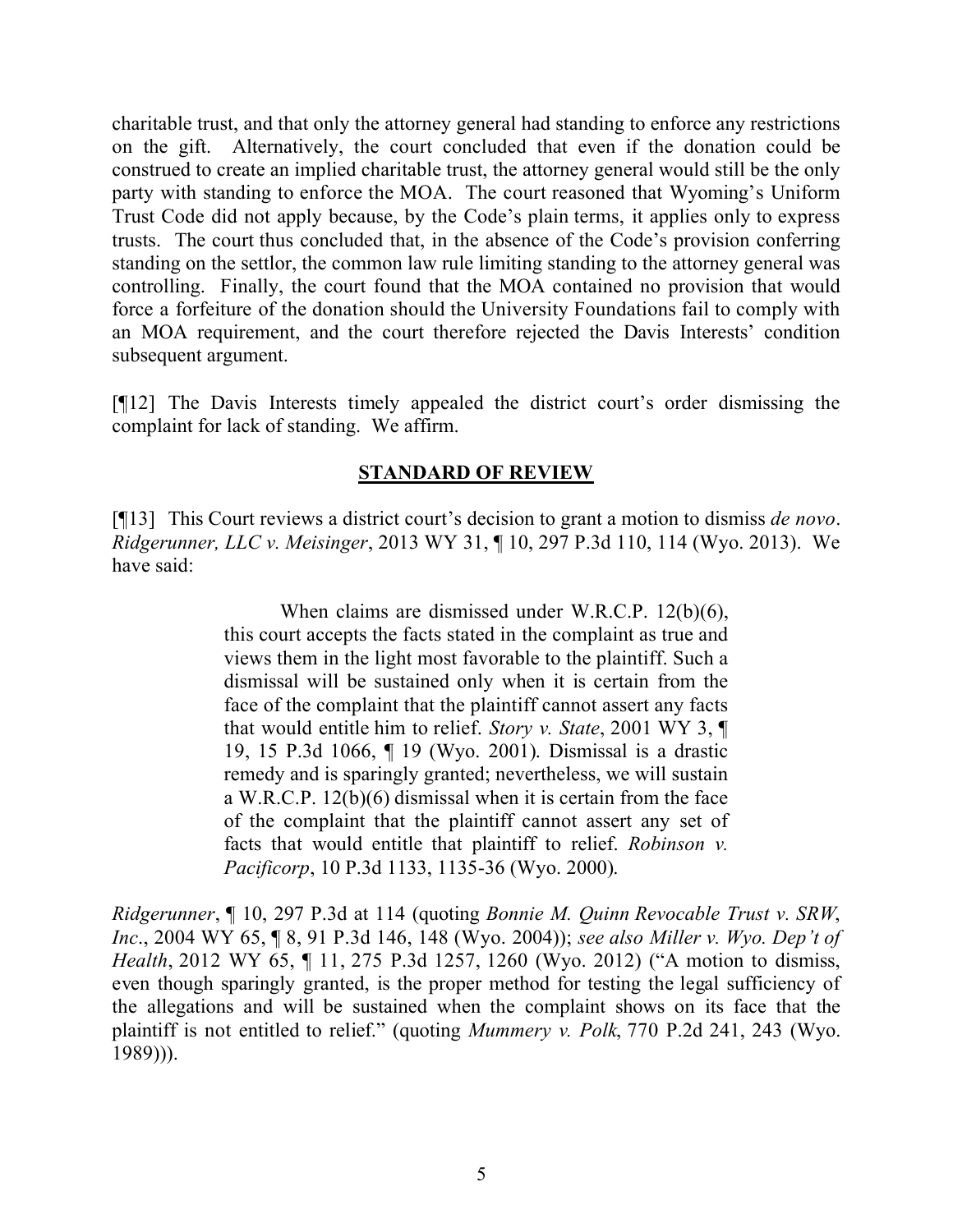#### **DISCUSSION**

[¶14] The Davis Interests assert in their statement of facts that the MOA imposed a condition subsequent, but they do not on appeal present an issue or argument related to that claim, or otherwise directly contest the district court's rejection of their condition subsequent claim. Nor do the Davis Interests argue that the donation and MOA created an express trust. Instead, the Davis Interests argue that the donation and MOA created an implied trust, rather than a restricted gift, and that the Davis Interests had standing to enforce the MOA as settlor of the implied trust. Alternatively, they argue that they have standing as a member of the management committee established by the MOA. We will first address the Davis Interests' implied trust argument and then turn to the standing question.

#### **A. Implied Trust**

[¶15] We begin our discussion with a brief summary of the distinctions between express and implied trusts and the different types of implied trusts. Under Wyoming law, express trusts are governed by statute, and the elements of an express trust are statutorily defined. *See* Wyo. Stat. Ann. §§ 4-10-101 to -1103 (LexisNexis 2013). In contrast, an implied trust is an equitable remedy.<sup>2</sup> 1 Austin Wakeman Scott et al*.*, *Scott and Ascher on Trusts* § 3.4.6 (5th ed. 2006); 76 Am.Jur.2d *Trusts* § 128 (2005).

[¶16] Implied trusts may be further classified as either a constructive trust or a resulting trust. 76 Am.Jur.2d, *supra*, § 128. A constructive trust is "[a]n equitable remedy that a court imposes against one who has obtained property by wrongdoing. A constructive trust, imposed to prevent unjust enrichment, creates no fiduciary relationship. Despite its name, it is not a trust at all." *Black's Law Dictionary* 1649 (9th ed. 2009); *see also Baker v. Ayres and Baker Pole and Post, Inc.*, 2007 WY 185, ¶ 16, 170 P.3d 1247, 1251 (Wyo. 2007) ("A constructive trust is an equitable remedy imposed to compel a person who unfairly holds a property interest to hold that property in trust for the person for whom, in equity and good conscience, it should be held."). A resulting trust is one "imposed by equity when property is transferred under circumstances suggesting that the transferor did not intend for the transferee to have the beneficial interest in the property." *Black's Law Dictionary* 1653 (9th ed. 2009); *see also McConnell v. Dixon*, 68 Wyo. 301, 332, 233 P.2d 877, 887 (1951) (resulting trust arises in favor of person who transferred property or caused transfer under circumstances raising inference that he intended to transfer bare legal title and not to give transferee beneficial interest). Although both constructive trusts and resulting trusts are implied trusts, they are distinct concepts:

<sup>2</sup> In some states, implied trusts are also governed by statute, but that is not the case in Wyoming. *See* 76 Am.Jur.2d *Trusts* § 129 (2005).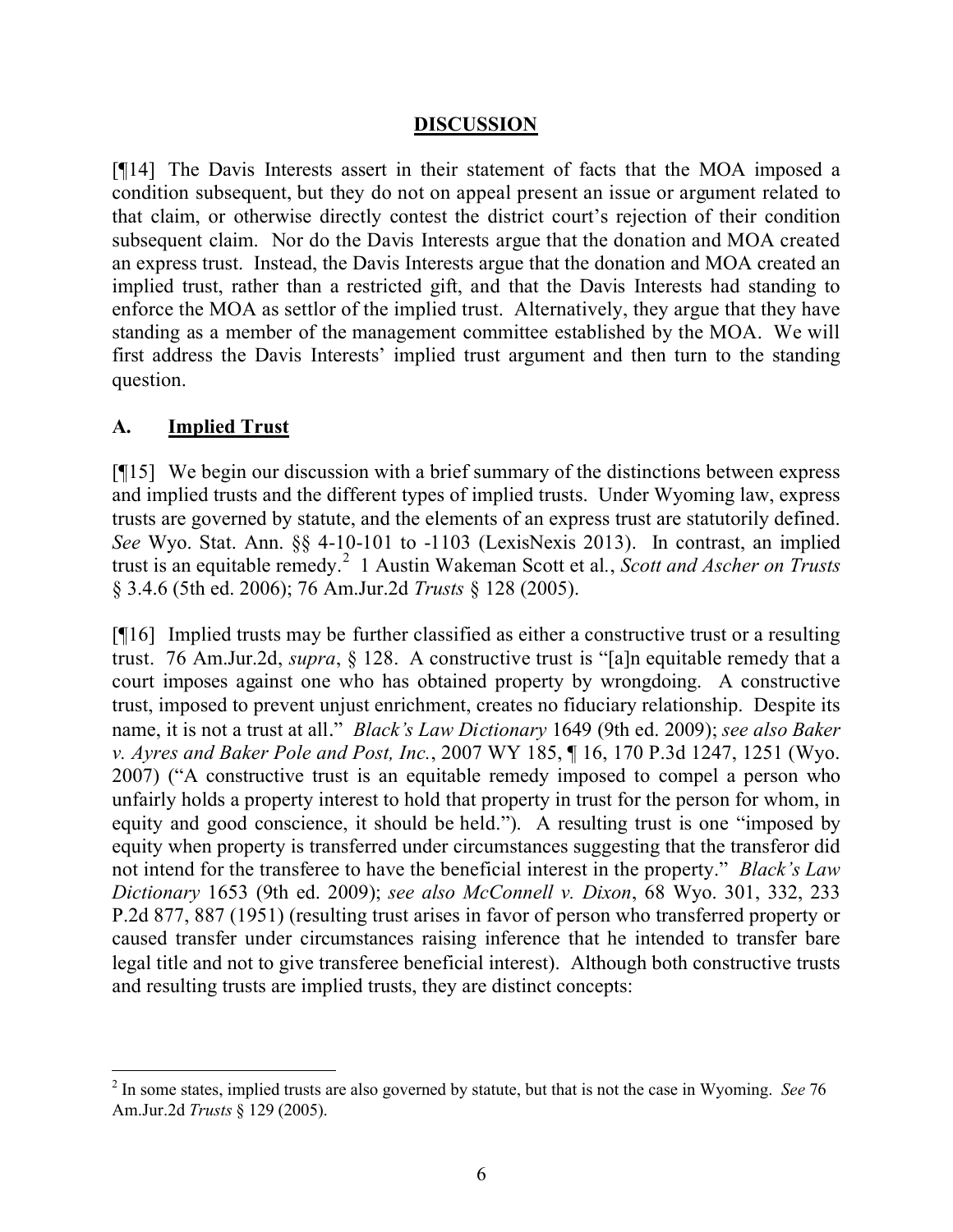Despite some confusion in the courts between resulting and constructive trusts, the concepts are distinguishable. A resulting trust exists where the acts or expressions of the parties indicate an intent that a trust relation result from their transaction; a constructive trust is a trust imposed by a court of equity to compel a person who unfairly holds a property interest to convey such interest to the rightful owner.

76 Am.Jur.2d, *supra*, § 132 (footnotes omitted); *see also Cook v. Elmore*, 27 Wyo. 163, 169-70, 192 P. 824, 826 (1920) (distinguishing between resulting and constructive trusts).

[¶17] In their original complaint, the Davis Interests sought imposition of a constructive trust in their favor. They repeated that prayer for relief in their amended complaint and also added the allegation that an implied trust had been created when the parties entered into the MOA. In asserting their standing to bring this action, the Davis Interests have not, however, argued that their request for establishment of a constructive trust imbued them with standing. Their argument has been and remains that an implied trust must be recognized to give effect to the donor's intent that the property be held in trust, and recognition of that implied trust gives them standing to bring this action. The implied trust that the Davis Interests assert in advocating for their standing is essentially the resulting trust form of an implied trust, and accordingly, we will look to the law governing resulting trusts to evaluate whether the MOA created an implied trust.

[¶18] As indicated above, a resulting trust is recognized where the circumstances indicate that the transferor of property did not intend the transferee to have the beneficial interest in the property and instead intended that the property be held in trust. Intent as an element of a resulting trust is described as follows:

> Intention, although only presumed, implied, or supposed by law from the nature of the transaction or from the facts and circumstances accompanying the transaction, particularly the source of consideration, is always an element of a resulting trust. In fact, a resulting trust is sometimes referred to as an "intention-enforcing" trust. Such a trust arises by operation of law, without an expressed intent; it arises by implication of law to enforce the intent of the parties, as presumed or inferred from the facts and circumstances surrounding the transaction. Thus, a resulting trust exists where the acts or expressions of the parties indicate an intent that a trust relation was to have resulted from their transaction. Likewise, as sometimes stated, a resulting trust is designed to give effect to the actual intention of a party although that intention was not directly expressed.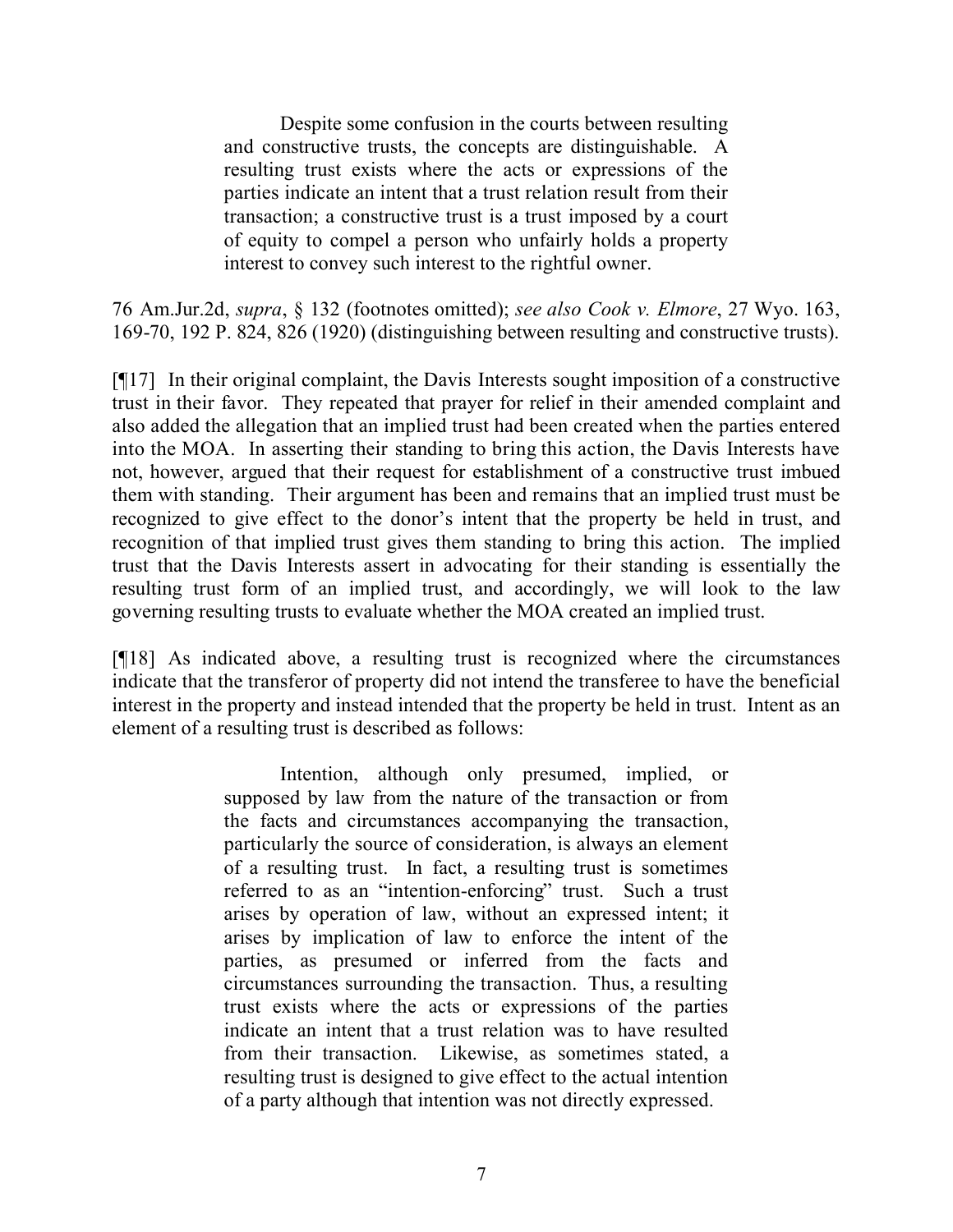A resulting trust generally arises when the parties have used ambiguous language which the court construes as showing a trust intent, or where the parties have expressed no intent to create a trust by words, but have performed acts from which the court infers that a trust was intended. Such a trust attempts to give a vague or incomplete agreement substance that was originally intended by the parties. However, a resulting trust does not arise where the transfer of property is made to one person and the purchase price is paid by another if the person by whom the purchase price is paid manifests the intention that no resulting trust should arise. Additionally, where an alleged trust relationship is just as consistent with that of a gift or loan, courts will ordinarily not impress a resulting trust.

A resulting trust arises or may be judicially imposed on one holding legal title to property if it was obtained under facts and circumstances disclosing an intention that the beneficial interest was not to be enjoyed by the legal titleholder; in such instances, the courts infer that the holder of title holds it in trust for the beneficial owner, although there is no express intention to create a trust.

76 Am.Jur.2d, *supra,* § 138 (footnotes omitted).

[¶19] As both parties agree, this Court, in *Town of Cody v. Buffalo Bill Mem'l Ass'n*, 64 Wyo. 468, 491-93, 196 P.2d 369, 377 (1948), adopted a common law implied trust remedy, acknowledging that even where an express trust is not created, the circumstances may demand that a property conveyance result in the creation of an implied trust. Although the Court did not use the term "resulting trust" in its decision, the implied trust recognized in *Town of Cody* is consistent with a resulting trust as defined above; that is, a trust implied to give effect to the parties' intentions where those intentions are otherwise not clearly expressed. The Court explained:

> Grants made to a charitable corporation may, of course, be of various kinds. They may be absolute or, on the other hand, proper terms, conditions and directions may be annexed thereto. In the latter case, the terms, conditions and directions annexed must be carried out. If the grants are absolute, and no purpose is expressed for which they are made, the property may be used in such manner as those in control deem best for the accomplishment of the corporate purposes, and these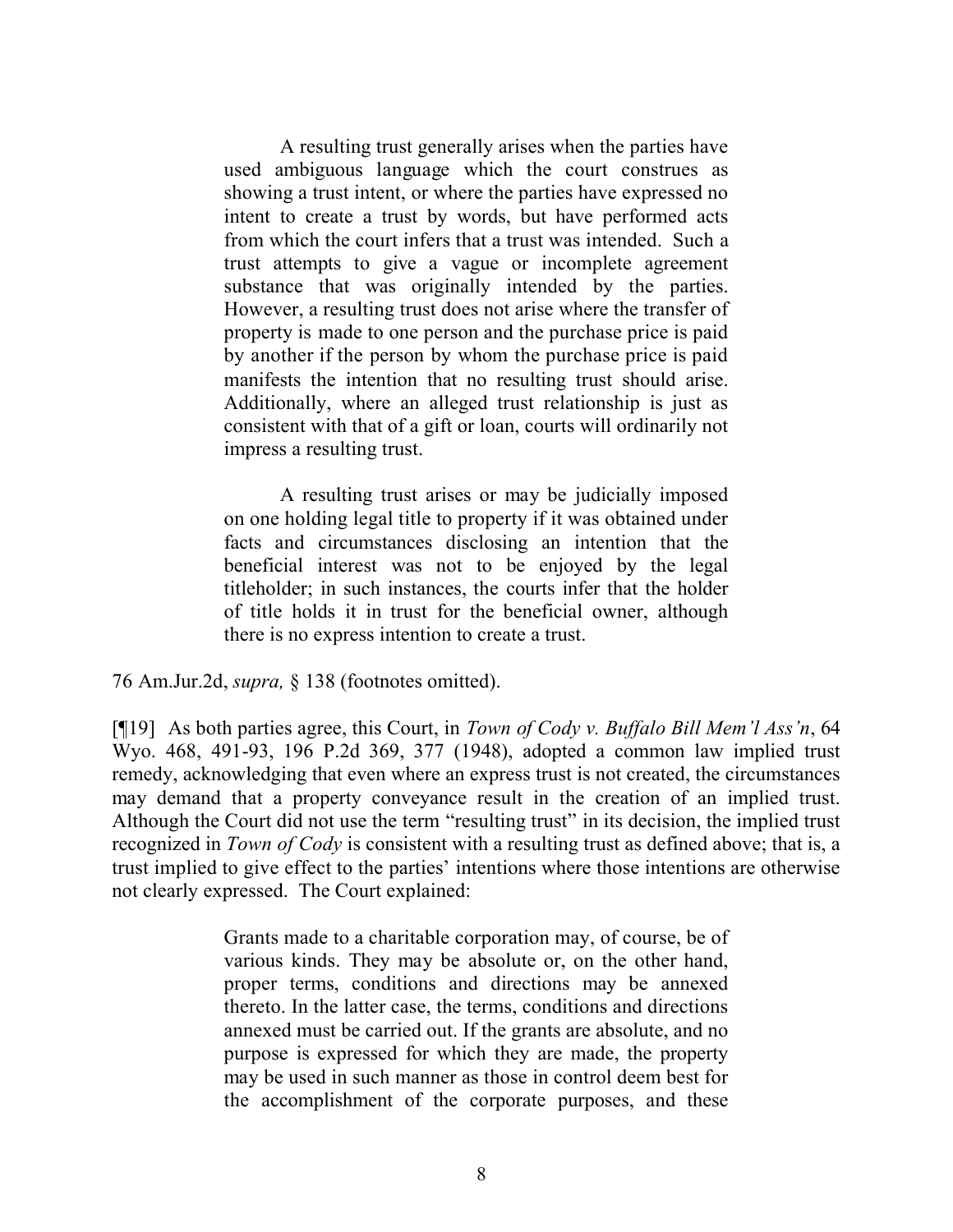purposes are determined by the charter and the statutes relating thereto. In such case, there is a presumption that the grants were intended for charitable uses, and an implied trust, enforceable in the courts, arises that they shall be so used.

*Town of Cody*, 64 Wyo. at 491-92, 196 P.2d at 377 (citations omitted).

[¶20] In considering whether we should find an implied trust in the case now before us, it is helpful to review the facts with which the Court was confronted when it recognized the creation of an implied trust in *Town of Cody.* In *Town of Cody*, the Court had before it a title dispute over several tracts of land in or adjoining Cody that had been donated to the Buffalo Bill Memorial Association. 64 Wyo. at 480-81, 196 P.2d at 372. A museum was constructed on a portion of the land, and the association used admission charges to defray the museum's operating costs. *Id*. The dispute before the Court arose when the association experienced a slump in revenue due to World War II's impact on museum visits and turned to the town for financial assistance. *Id*. In exchange for the town's agreement to cover certain of the association's expenses, the association conveyed all of its property to the town. *Id*. After the war ended and the association was able to repay the town, the association sought return of the property. *Id*. The town refused to return the property and filed suit to quiet title to the property. *Id*.

[¶21] Although not expressly set out as the issue in *Town of Cody*, our review indicates that the central question with which the Court grappled in the case was whether the association's conveyance of the disputed property to the town was void because the association lacked authority to convey the property. 64 Wyo. at 495-96, 196 P.2d at 377- 78. In particular, the Court had to determine whether the association owned the land or held it in trust, understanding that a finding that the association held the land in trust would restrict its ability to freely convey the property. *Id*. In considering that question, the Court had to look to the terms of the original conveyances to the association, which were described as follows:

> The corporation acquired about 55 acres of land situated in or adjacent to the town of Cody. For convenience, it may be said that the acreage is divided into three different tracts. The museum of the association is located on Tract No. 1, being the northeasterly tract of the 55 acres hereinbefore mentioned, and the extent thereof is about 400 feet in length and about 300 feet in width. This tract of land was held by the Buffalo Bill Memorial Association under a deed executed by Hiram S. Cody, Francis A. Cody, Harry B. Cody, and Mary Jester Allen, individually and as trustees of the Cody Family Memorial Board. The deed reads in part as follows: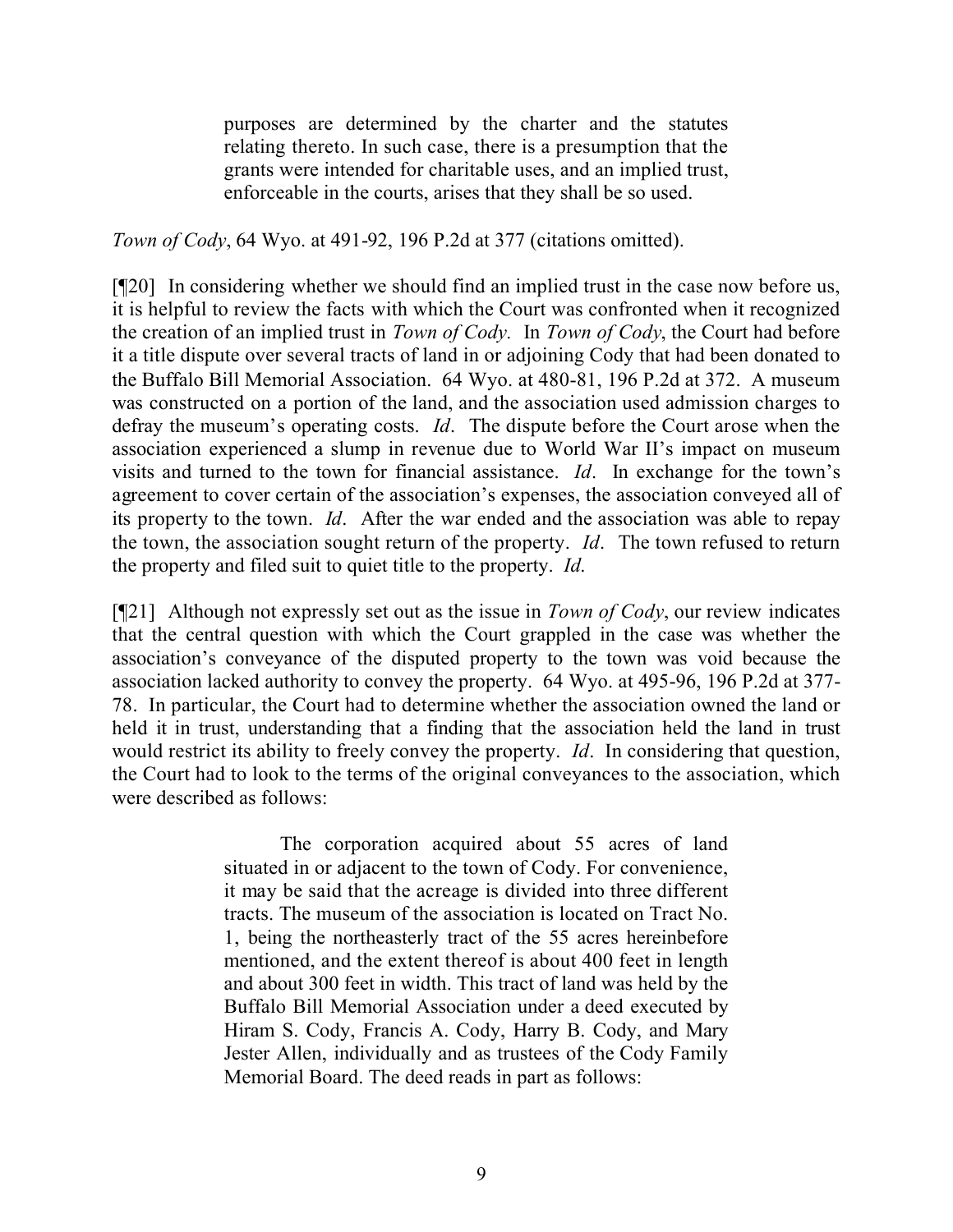The importance of Colonel William F. Cody's contribution, and the magnitude of his service, to his beloved country places a burden upon us who bear his name. In partial fulfilment of that duty placed upon us by our blood kinship to a great man, we hereby grant, bargain, sell and convey, in consideration of One Dollar and other valuable consideration, to the Buffalo Bill Memorial Association, Incorporated, for the purpose of a perpetual Memorial to Colonel William F. Cody (Buffalo Bill) the following described property: (Here follows the description.)

We feel that it is fitting and proper that those who are bound to him by ties of blood should continually work to promote this memorial. We, therefore, in a spirit of service, make it a condition of this grant, that, perpetually, two members of the Cody family be members of the governing body of the Buffalo Bill Memorial Association, Incorporated. During their lifetime, Hiram S. Cody and Mary Jester Allen, or persons designated by them, shall be the members of said Board representing the Cody family.

It is also made a condition of this grant that during her lifetime, Mary Jester Allen shall remain in charge of the Buffalo Bill Museum, and the relics and mementos placed therein.

Tract No. 2 is located immediately south of Tract No. 1, and has for many years been used as an athletic field by School District No. 6, supra, and was dedicated by the Town to the school district for that purpose. We are told that it is to be called the William F. Cody Memorial Field. The north half of this tract was deeded by the Lincoln Land Company to the Buffalo Bill Memorial Association without any conditions or reservations. The south half of the tract was conveyed to the association by Robert D. Dripps "in order to perpetuate the memory of Colonel William F. Cody." Tract No. 3, consisting of forty acres, is located west of the other tracts, and also was conveyed to the association by the conveyance of Robert D. Dripps above mentioned. The equestrian statute of William F. Cody is located on the northern boundary of this tract.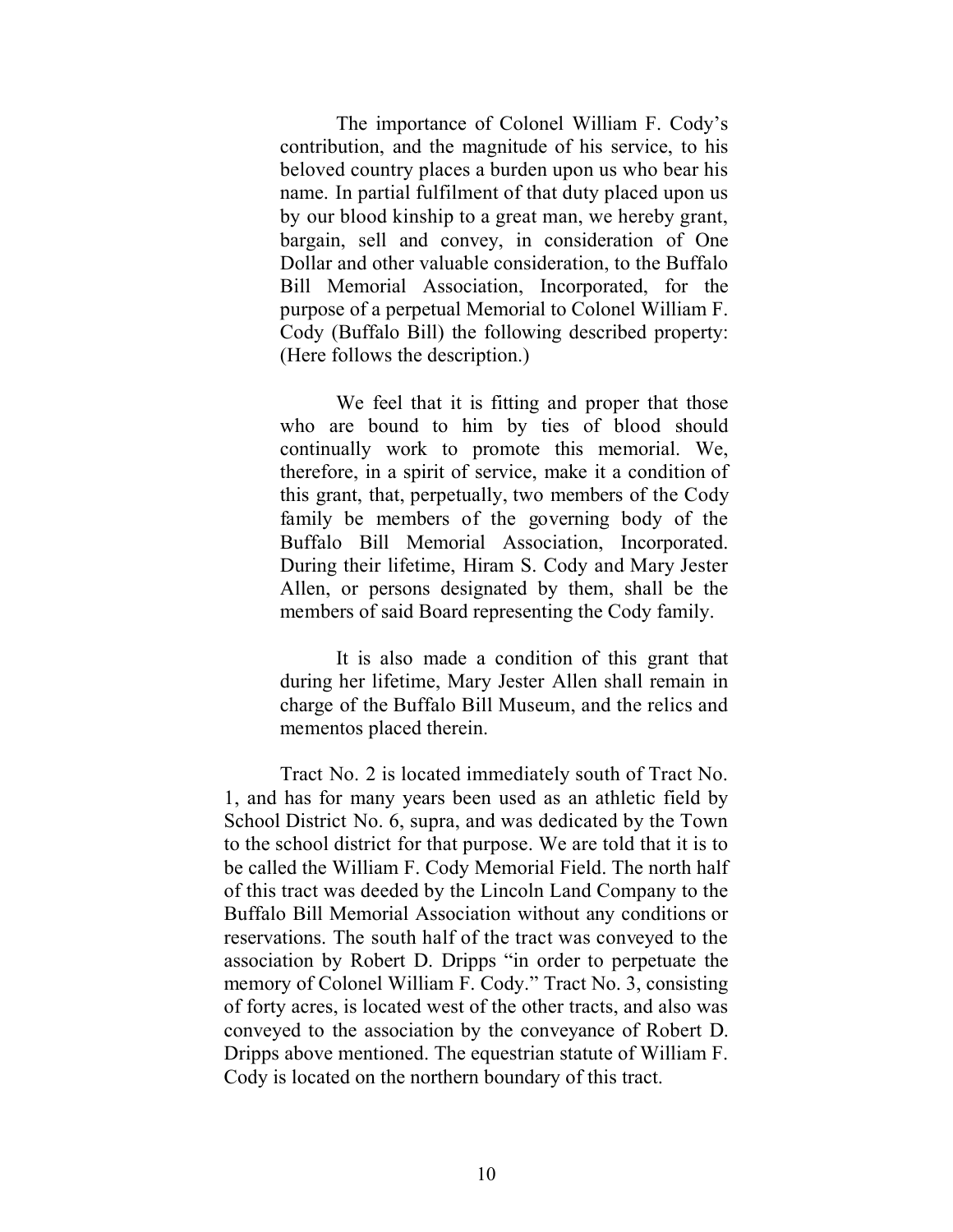*Town of Cody*, 64 Wyo. at 484-85, 196 P.2d at 373-74.

[¶22] There was no contention in *Town of Cody* that an express trust had been created in conjunction with any of the original land conveyances to the association. And, as the above-quoted description shows, the conditions or restrictions that were placed on the conveyed land's use ranged from broad and general to non-existent. None of the conveyances spoke to the association's authority to sell or otherwise dispose of the donated land. Faced with this void, the Court looked to the circumstances surrounding the conveyances, specifically that the conveyances were made to the association as a charitable entity chartered

> to establish and maintain a historical society for the preservation of the history and antiquities of the County, the Town of Cody, the County of Park and the State of Wyoming; to build, construct and maintain an historical monument or memorial statue in honor of and to perpetuate the memory of our late lamented fellow townsman Hon. William F. Cody, (Buffalo Bill).

*Town of Cody*, 64 Wyo. at 482-83, 196 P.2d at 373.

[¶23] Given this context, the Court found "that the grants were intended for charitable uses, and an implied trust, enforceable in the courts, arises that they shall be so used." *Id.* at 492, 196 P.2d at 377. As we noted above, the Court did not refer to the implied trust as a "resulting trust," but the trust was by its nature and definition a resulting trust, imposed by the Court to give effect to the intent of the parties to the conveyance. *See id*. at 493- 95, 196 P.2d at 377-78.

[¶24] We agree with the University Foundations that the case now before the Court is fundamentally different from that before the Court in *Town of Cody*, and we conclude that the facts and circumstances of this case simply cannot support the finding of a resulting trust. To reiterate:

> [A] resulting trust exists where the acts or expressions of the parties indicate an intent that a trust relation was to have resulted from their transaction. Likewise, as sometimes stated, a resulting trust is designed to give effect to the actual intention of a party although that intention was not directly expressed.

> A resulting trust generally arises when the parties have used ambiguous language which the court construes as showing a trust intent, or where the parties have expressed no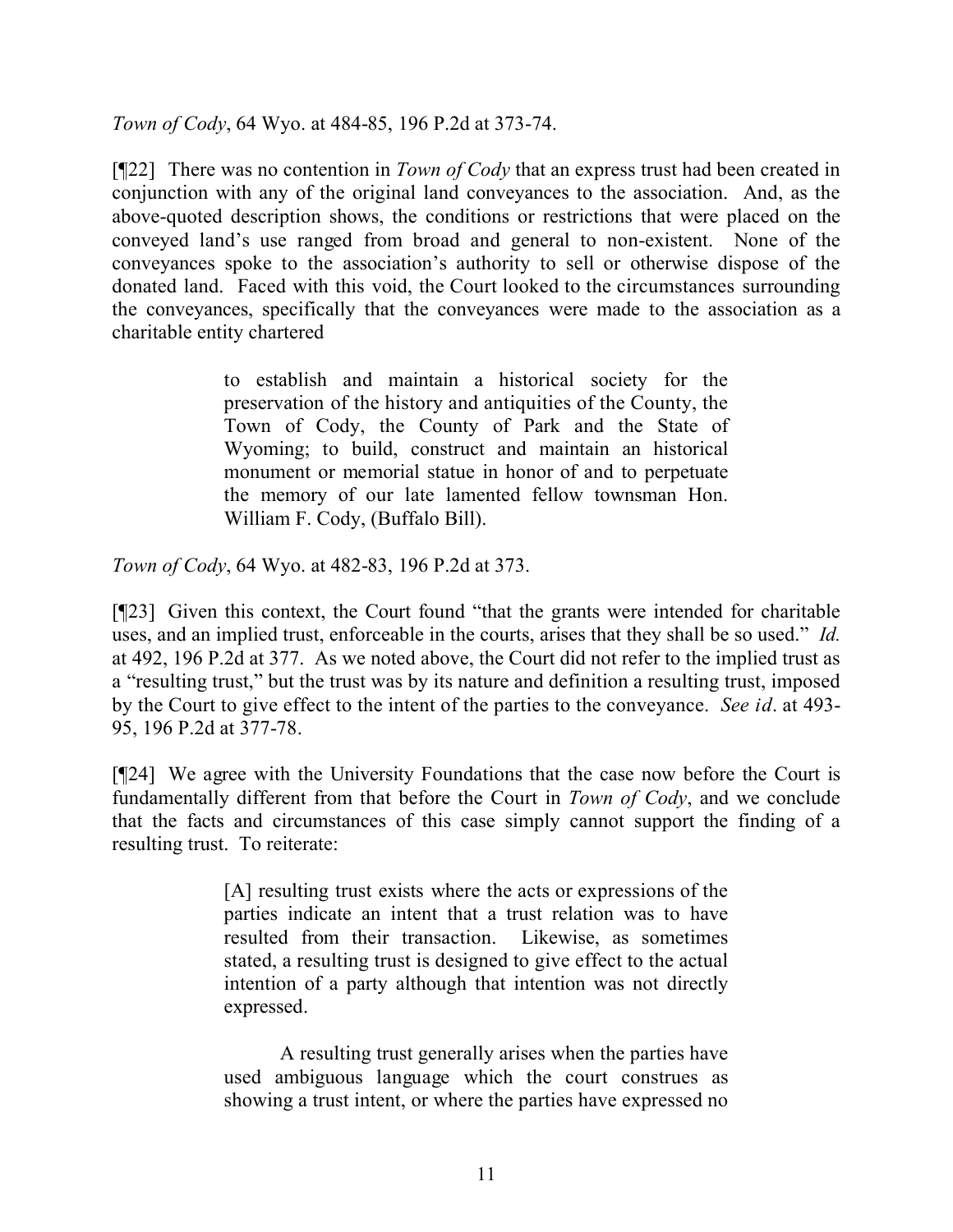intent to create a trust by words, but have performed acts from which the court infers that a trust was intended. Such a trust attempts to give a vague or incomplete agreement substance that was originally intended by the parties.

76 Am.Jur.2d, *supra,* § 138 (footnotes omitted).

[¶25] In *Town of Cody*, the Court had before it conveyance instruments that imposed vague restrictions, if any, on how the conveyed property was to be used, and it thus had a gap that would support imposition of a resulting trust. Here, the Court is presented with an MOA that is lengthy, detailed, and specific, and that the Davis Interests do not suggest is in any way ambiguous. Indeed, the MOA leaves no ambiguity in how the property was to be used, when and how it could be disposed of, and how the proceeds could be used in the event the University Foundations decided to sell the property. Under these circumstances, we can find no void in the parties' agreement that requires filling by the creation of a resulting trust.

[¶26] We turn then to the question of whether the MOA reflects an unexpressed intention that the property conveyed to the University Foundations be held in trust. Such an intention must be established by clear and convincing evidence. *Carpenter & Carpenter v. Kingham*, 56 Wyo. 314, 384, 109 P.2d 463, 475-76 (1941); *Platte County State Bank v. Frantz*, 33 Wyo. 326, 343, 239 P. 531, 537 (1925); *see also* 76 Am.Jur.2d, *supra,* § 135.

[¶27] The Davis Interests argue that the "MOA is replete with specific and express restrictions, thus making it a trust." In further support of their argument, they have submitted an over two-page non-exhaustive list of twenty-five restrictions that the MOA imposed on the University Foundation's use of the conveyed property. While the list of restrictions does underscore the MOA's attention to detail, we do not agree with the Davis Interests that the presence of such restrictions necessarily converts a gift into a trust. *See Persan v. Life Concepts, Inc.*, 738 So.2d 1008, 1010 (Fla. Dist. Ct. App. 1999) (rejecting claim that land donation for specific purpose of building homes for disabled persons created a resulting trust). The *Persan* court reasoned as follows in finding no trust based on restrictions attached to a gift:

> Although we may agree that it is regrettable that the homes will not continue to operate as residences for the disabled plaintiffs, there is no merit to the plaintiffs' suit and the lower court correctly entered a judgment of dismissal after trial. The lower court found that the donations had been made for a specific purpose but that no trust was proved. The dissent finds this to be inconsistent but it is not. Making a gift to a charity for a specific project or purpose does not create a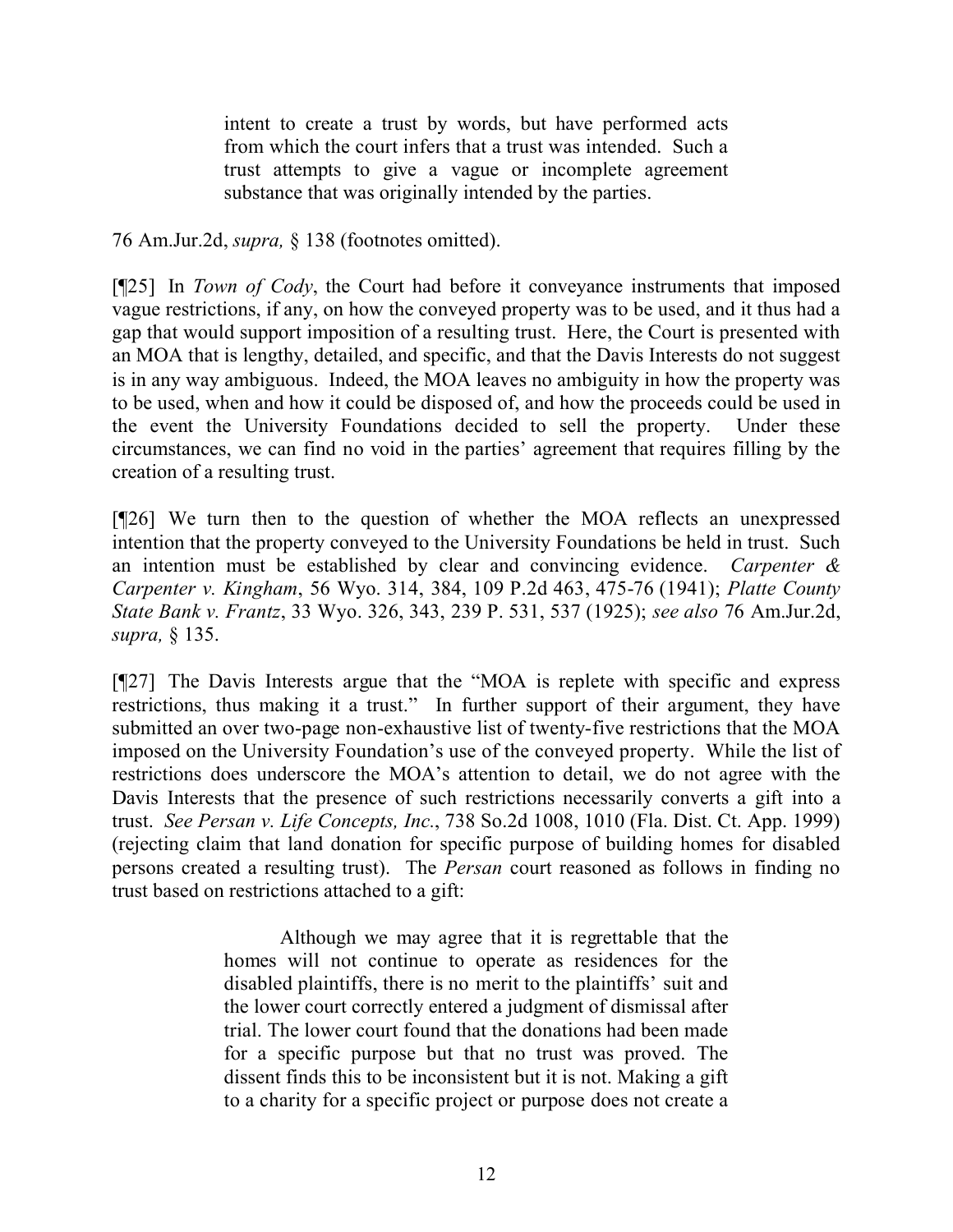charitable trust. For this court to suggest that it does would create havoc for charitable institutions. A charity has to be able to know when a donation is a gift and when it is merely an offer to fund a trust for which the charity is taking on fiduciary responsibilities. The creation of such a trust must be express. Besides, as the lower court noted, the object of the gift was carried out--the two homes were built and were operated for almost fifteen years.

### *Id.*

[¶28] As is evident from this Court's holding in *Town of Cody*, we do not agree with the Florida court's view that a charitable trust must be express to be enforced. We do, however, agree with the court's emphasis on giving effect to the parties' intent and with the rejection of a rule that would require a restricted gift be treated as a trust per se. As another court explained:

> Where the alleged trust relationship is just as consistent with that of a gift or loan, courts will not ordinarily impress a resulting trust. This is a natural corollary of the general definition of a resulting trust: A resulting trust arises to give effect to the relationship *intended* by the parties thereto.

*Lewis v. Poduska*, 481 N.W.2d 898, 902 (Neb. 1992) (citations & quotation marks omitted); *see also Meima v. Broemmel*, 2005 WY 87, ¶ 55, 117 P.3d 429, 447 n.28 (Wyo. 2005) ("[I]n general at least, no trust is created where the transaction is as consistent with another type of transaction as with that of a trust." (quoting *Dallas Dome Wyo. Oil Fields Co. v. Brooder*, 55 Wyo. 109, 127, 97 P.2d 311, 317-18 (1939))); 76 Am.Jur.2d, *supra*, § 138 ("[W]here an alleged trust relationship is just as consistent with that of a gift or loan, courts will ordinarily not impress a resulting trust.") (footnotes omitted); *In re Marriage of Kendra*, 815 N.E.2d 22, 25 (Ill. App. Ct. 2004) ("A resulting trust will not be found where the transaction can be construed in any other reasonable fashion.").

[¶29] In the Davis Interests' Amended Complaint, they alleged that "[a]n implied charitable trust was created when the parties entered into the MOA." The Davis Interests alleged no conduct by the parties, other than the MOA's execution, to support their allegation that an implied trust was created. Because the Davis Interests' sole allegation is that it was the MOA that created an implied trust, it is in the MOA that we must find the alleged intent to create a trust. We agree with the district court that the MOA reflects no such intent.

[¶30] At the outset, we note that by our count the MOA uses the term "gift" to describe the parties' transaction at least twenty times, and at no time does the MOA use the term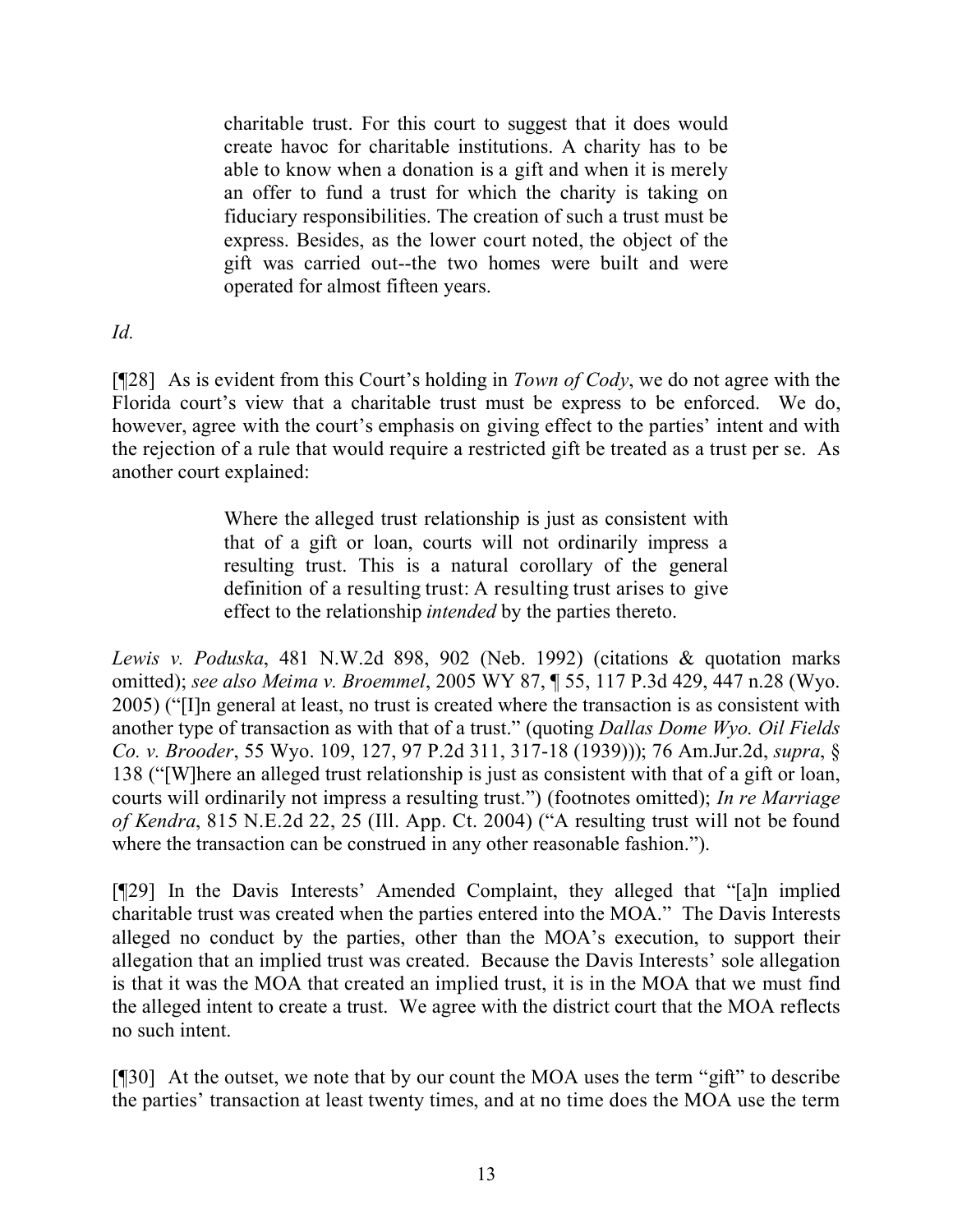"trust." Although we understand that the language used is not controlling in our search for intent, we are at a loss to find any requirement in the MOA that would suggest that the language used was accidental or is otherwise not reflective of the parties' intent. First, while the property donors did explicitly set forth in the MOA that it was their desire to keep the ranch intact and operated as a working cattle ranch, they accomplished this objective by granting a conservation easement to The Nature Conservancy. Specifically, the MOA states:

> It is the strong desire of the donors, which is acknowledged by the Foundations, that the wishes of Courtenay C. Davis shall be carried out to the effect that the ranch will be kept intact and operated as a working cattle ranch. To that end, concurrently with the closing of the transaction to make the gift, a conservation easement will be granted to a third party possessing the qualifications under  $\S$ § 501(c)(3) and 170(h) of the Internal Revenue Code, and under any other applicable law, who will accept, hold, preserve, and protect in perpetuity all of the LLC land. It is the purpose of this easement to assure that the entire ranch property will be retained forever in its natural scenic, historic, agricultural, forested and/or open space condition and to prevent any use of the ranch that will significantly impair or interfere with the conservation values of the property. Donors intend that this easement will confine the use of the property to such activities, including, without limitation, those involving farming, ranching and education as are consistent with the purpose of this gift.

[¶31] As the district court observed, the granting of the conservation easement accomplished the donors' objectives without establishing a trust and made a trust unnecessary. Indeed, the easement is consistent with Section X of the MOA which is the section we find to be the MOA's most telling expression of the parties' intent that the entirety of the Davis Interests in the LLC and its assets were to be transferred to the University Foundations. Section X authorizes the University Foundations, "in the event that either member wishes to dissolve the joint arrangement," to, among other options, sell the ranch and other assets of the LLC, divide the proceeds, and use those proceeds to fund the MOA-defined scholarship endowments. It is clear from this provision that the donors did not intend to require the University Foundations to hold the property in trust indefinitely as a working ranch. The MOA expressly provided for sale of the property and provided for that eventuality with the granting of a conservation easement that would govern how the property would be used in the event it was no longer in possession of owners subject to the MOA.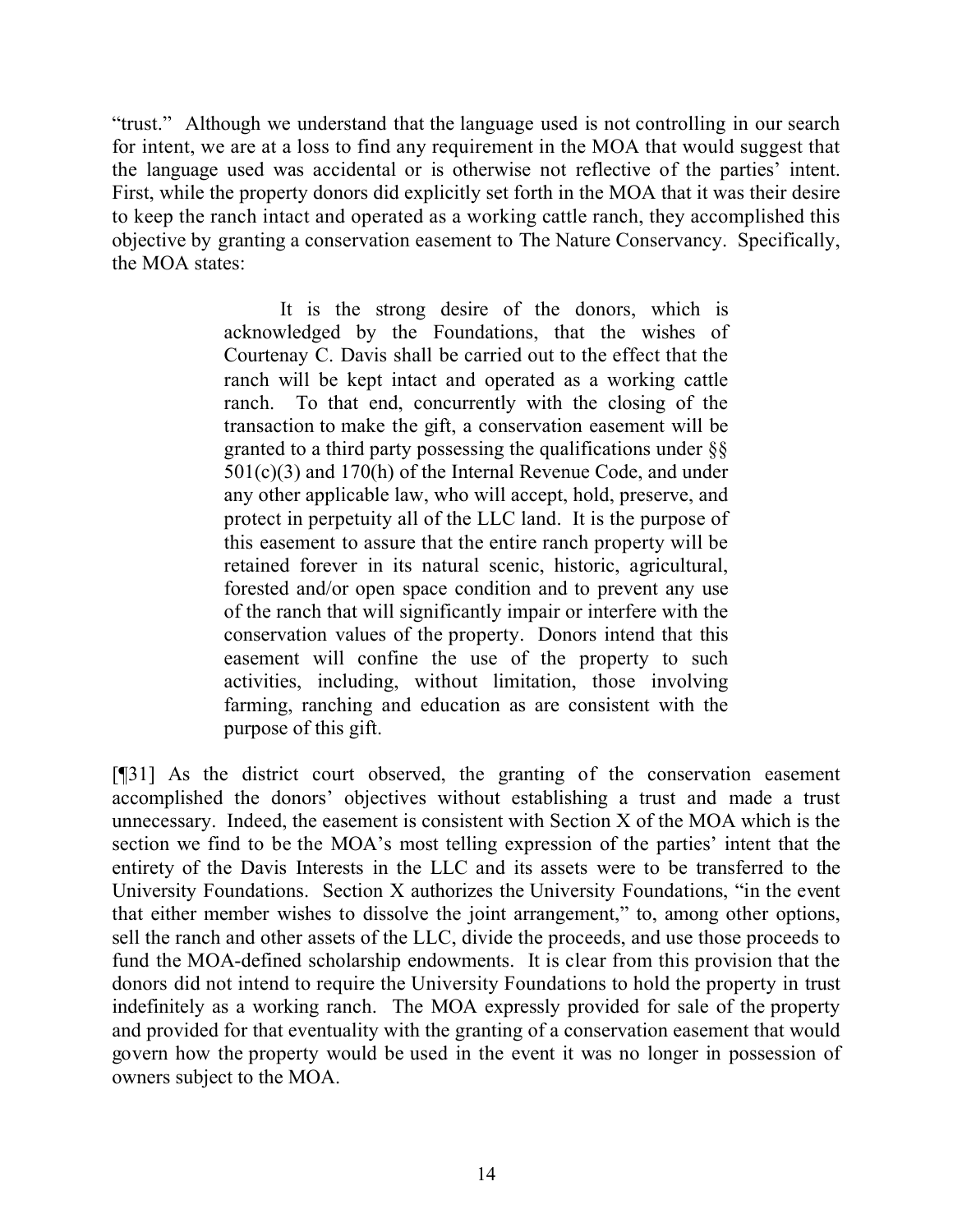[¶32] We conclude that the MOA spelled out with clarity how the conveyed property was to be used, and we find no intent that the University Foundations were to hold the property in trust. Considering this Court's longstanding approach to allegations of an intent to create a trust, that "no trust is created where the transaction is as consistent with another type of transaction as with that of a trust," we can find no occasion under these circumstances to impose a resulting trust. *See Meima*, ¶ 55, 117 P.3d at 447 n.28; *Dallas Dome Wyo. Oil Fields Co.*, 55 Wyo. at 127, 97 P.2d at 317-18.<sup>3</sup>

## **B. Standing**

 $\overline{a}$ 

[¶33] Having concluded that the donation to the University Foundations was a gift and did not create a charitable trust, the standing question we must answer is whether the Davis Interests have standing to enforce the terms of that gift. We agree with the district court and the University Foundations that only the attorney general has standing to enforce a charitable gift.

[¶34] At common law, only the attorney general may enforce the terms of a charitable gift. *Hardt v. Vitae Found., Inc.*, 302 S.W.3d 133, 137 (Mo. Ct. App. 2009); *Carl J. Herzog Found., Inc. v. Univ. of Bridgeport*, 699 A.2d 995, 997 (Conn. 1997). The Connecticut court explained:

> At common law, a donor who has made a completed charitable contribution, whether as an absolute gift or in trust, had no standing to bring an action to enforce the terms of his or her gift or trust unless he or she had expressly reserved the right to do so. "Where property is given to a charitable corporation and it is directed by the terms of the gift to devote the property to a particular one of its purposes, it is under a duty, *enforceable at the suit of the* [*a*]*ttorney* [*g*]*eneral,* to devote the property to that purpose." (Emphasis added.) 2 Restatement (Second), Trusts § 348, comment (f), p. 212 (1959); *Attorney General v. First United Baptist Church of Lee*, 601 A.2d 96, 98 (Me.1992); *see Sarkeys v. Independent School District No. 40*, 592 P.2d 529, 533 (Okla.1979) ("[i]t has long been recognized at common law that the [a]ttorney [g]eneral has the duty of representing the public interest in securing the enforcement of charitable trusts"); *Wilbur v.*

<sup>&</sup>lt;sup>3</sup> The district court observed that although the Davis Interests did not allege in their complaint or amended complaint that the MOA created an express trust, they did argue the statutory elements of an express trust. For the reasons discussed above, we do not find the statutory elements applicable and have not used them in our analysis. In any event, however, if an express trust had been alleged, the lack of donor intent to create a trust would have precluded finding even an express trust. *See* Wyo. Stat. Ann. § 4-10-403(a)(ii) (a trust is created only if settlor indicates an intent to create a trust).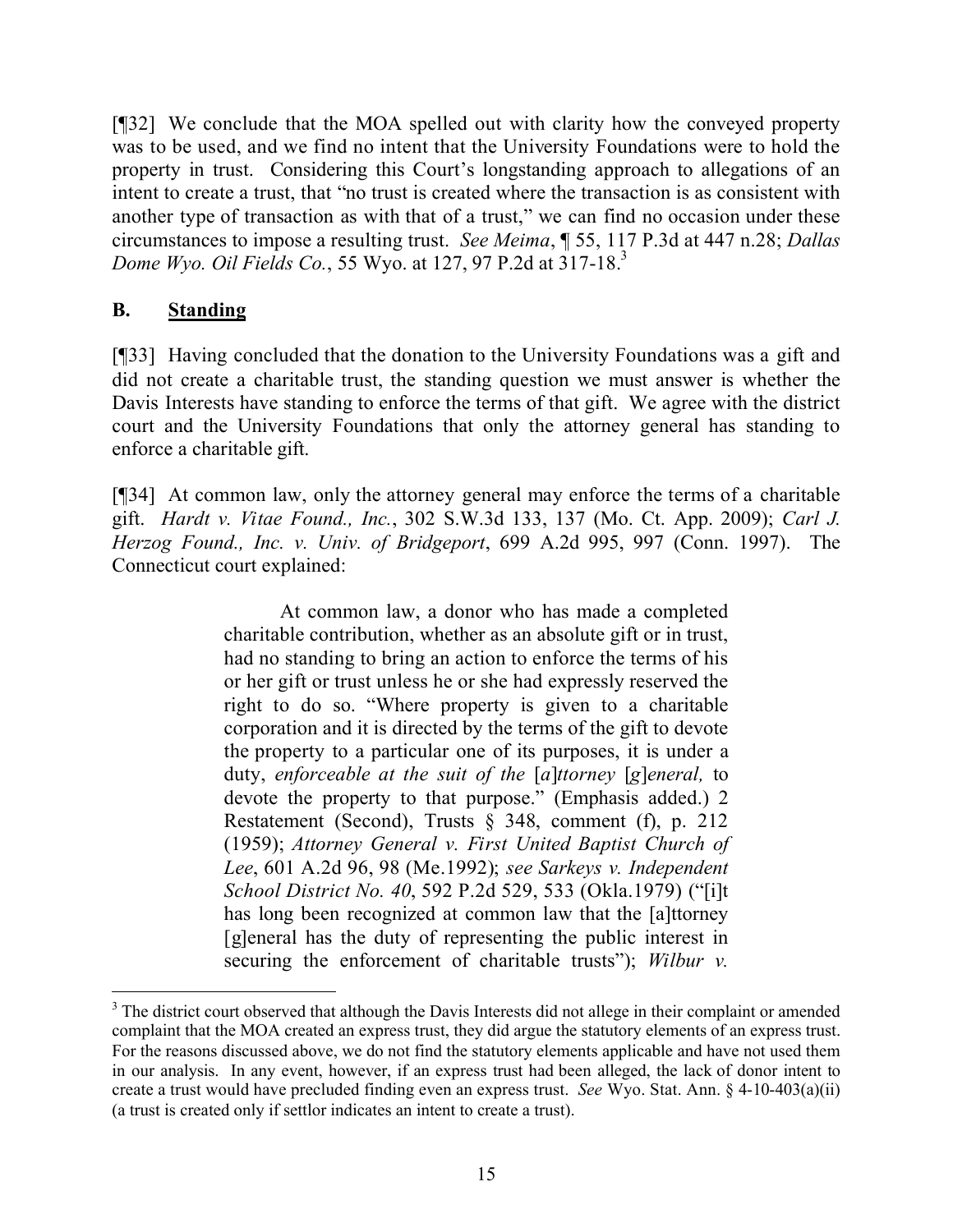*University of Vermont*, 129 Vt. 33, 44, 270 A.2d 889 (1970) (where no provision in trust instrument for forfeiture or reverter, "the remedy for a breach of trust is by suit at the instance of the [a]ttorney [g]eneral of the state to compel compliance"). At common law, it was established that "[e]quity will afford protection to a donor to a charitable corporation in that *the* [*a*]*ttorney* [*g*]*eneral may maintain a suit* to compel the property to be held for the charitable purpose for which it was given to the corporation." (Emphasis added; internal quotation marks omitted.) *Lefkowitz v. Lebensfeld*, 68 A.D.2d 488, 494–95, 417 N.Y.S.2d 715 (1979). "The general rule is that charitable trusts or gifts to charitable corporations for stated purposes are [enforceable] at the instance of the [a]ttorney [g]eneral.... It matters not whether the gift is absolute or in trust or whether a technical condition is attached to the gift." (Internal quotation marks omitted.) *Id.*, at 495, 417 N.Y.S.2d 715.

"The theory underlying the power of the [a]ttorney [g]eneral to enforce gifts for a stated purpose is that a donor who attaches conditions to his gift has a right to have [h]is intention enforced." *Id.,* at 495-96, 417 N.Y.S.2d 715. The donor's right, however, is enforceable only at the instance of the attorney general; *Wier v. Howard Hughes Medical Institute*, 407 A.2d 1051, 1057 (Del.Ch. 1979) (attorney general "has the *exclusive* power to bring actions to enforce charitable trusts" [emphasis added]; *Lopez v. Medford Community Center, Inc.*, 384 Mass 163, 167, 424 N.E.2d 229 (1981) (common law rule that "it is the *exclusive* function of the [a]ttorney [g]eneral to correct abuse in the administration of a public charity by the institution of proper proceedings" [emphasis added]); and the donor himself has no standing to enforce the terms of his gift when he has not retained a specific right to control the property, such as a right of reverter, after relinquishing physical possession of it. See, e.g., *Marin Hospital District v. State Dept. of Health*, 92 Cal.App.3d 442, 448, 154 Cal.Rptr. 838 (1979) (fact that charity is bound to use contributions for purposes for which they were given does not confer to *donor* standing to bring action to enforce terms of gift). As a matter of common law, when a settlor of a trust or a donor of property to a charity fails specifically to provide for a reservation of rights in the trust or gift instrument, "'neither the donor nor his heirs have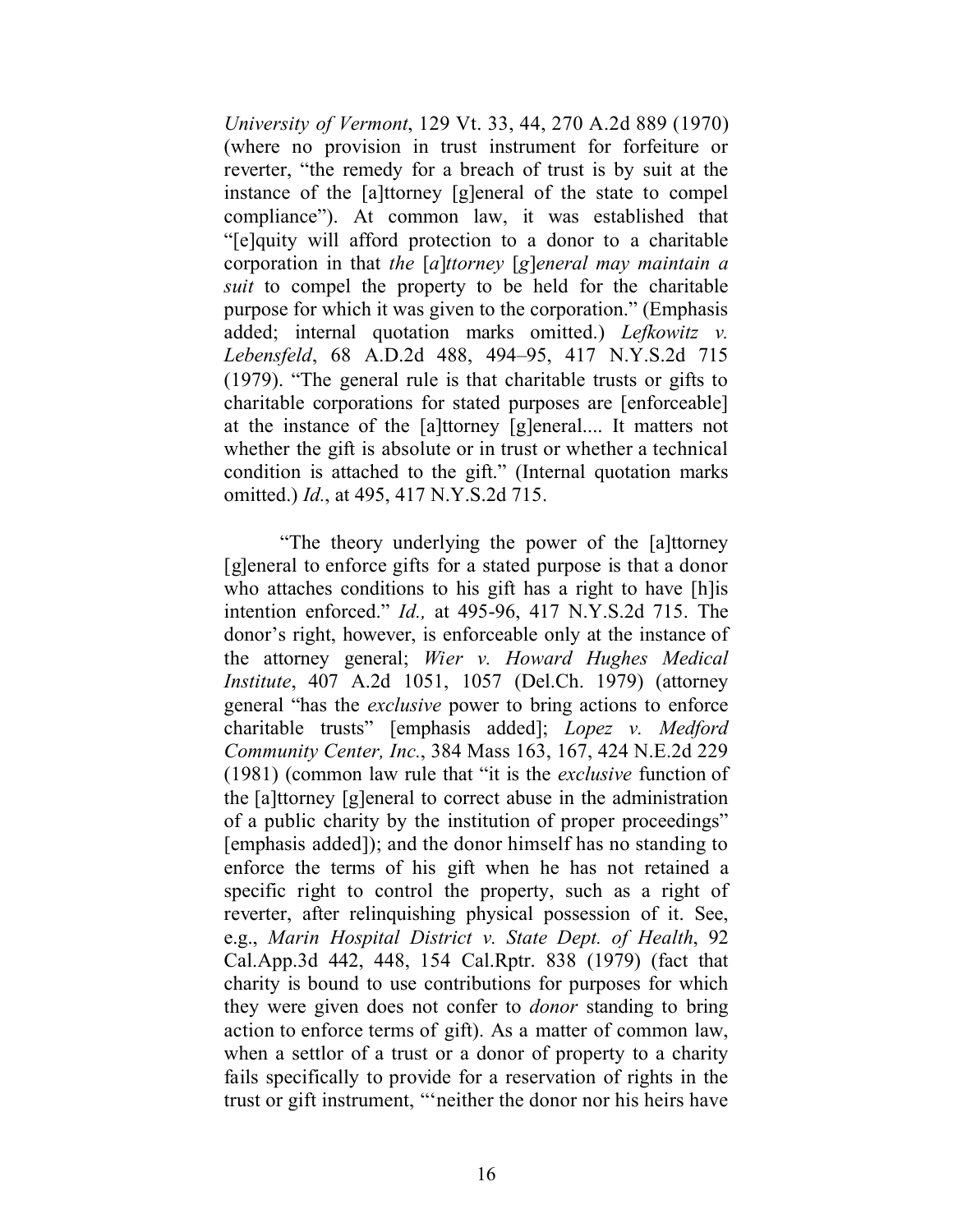any standing in court in a proceeding to compel the proper execution of the trust, except as relators.'" *Smith v. Thompson*, 266 Ill.App. 165, 169 (1932), quoting 2 J. Perry, Trusts and Trustees (7th Ed. 1929) § 732a, pp. 1255-56; see *Wilbur v. University of Vermont*, supra, 129 Vt. at 44, 270 A.2d 889 (breach of trust "creates no right in the donor's heirs to enforce a resulting trust"); *Hagaman v. Board of Education*, 117 N.J.Super. 446, 454, 285 A.2d 63 (1971) (heirs of settlor generally cannot enforce charitable trust). "There is no such thing as a resulting trust with respect to a charity .... Where the donor has effectually passed out of himself all interest in the fund devoted to a charity, neither he nor those claiming under him have any standing in a court of equity as to its disposition and control." (Internal quotation marks omitted.) *Smith v. Thompson,* supra, at 169; see *Wier v. Howard Hughes Medical Institute,* supra, at 1057; but see *McGee v. Vandeventer*, 326 Ill. 425, 441, 158 N.E. 127 (1927). On the basis of the weight of the foregoing authorities, we conclude that it is clear that the general rule at common law was that a donor had no standing to enforce the terms of a completed charitable gift unless the donor had expressly reserved a property interest in the gift.

*Carl J. Herzog Found.*, 699 A.2d at 997-99 (footnotes omitted) (alterations in original).

[¶35] By statute, standing to enforce an express charitable trust has been expanded in Wyoming beyond the common law rule of standing. *See* Wyo. Stat. Ann. § 4-10-406(c) (LexisNexis 2013) (specifying who may enforce express charitable trust); *see also Hicks v. Dowd*, 2007 WY 74, ¶ 28, 157 P.3d 914, 921 (Wyo. 2007) (recognizing that "a charitable trust may be enforced by a settlor, the attorney general, or a qualified beneficiary of the trust"). The same is not true of standing to enforce a charitable gift. No Wyoming statute has expanded the common law standing to enforce a charitable gift, and we agree with the majority rule that such standing should remain limited to the attorney general. *See* Iris J. Goodwin, *Donor Standing to Enforce Charitable Gifts: Civil Society vs. Donor Empowerment*, 58 Vand. L. Rev. 1093, 1145 (2005) ("To return to the particulars of the current law with respect to donor standing, nearly all the modern American authorities—decisions, model acts, statutes, and commentaries—deny a donor standing to enforce a restricted gift to public charity absent express retention of a reversion in the donative instrument.").

[¶36] The Davis Interests do not contend that they retained, through the MOA, a reversion or any other right to enforce the terms of the MOA. What the Davis Interests do contend on appeal is that because the Davis Foundation retained, under the MOA, the